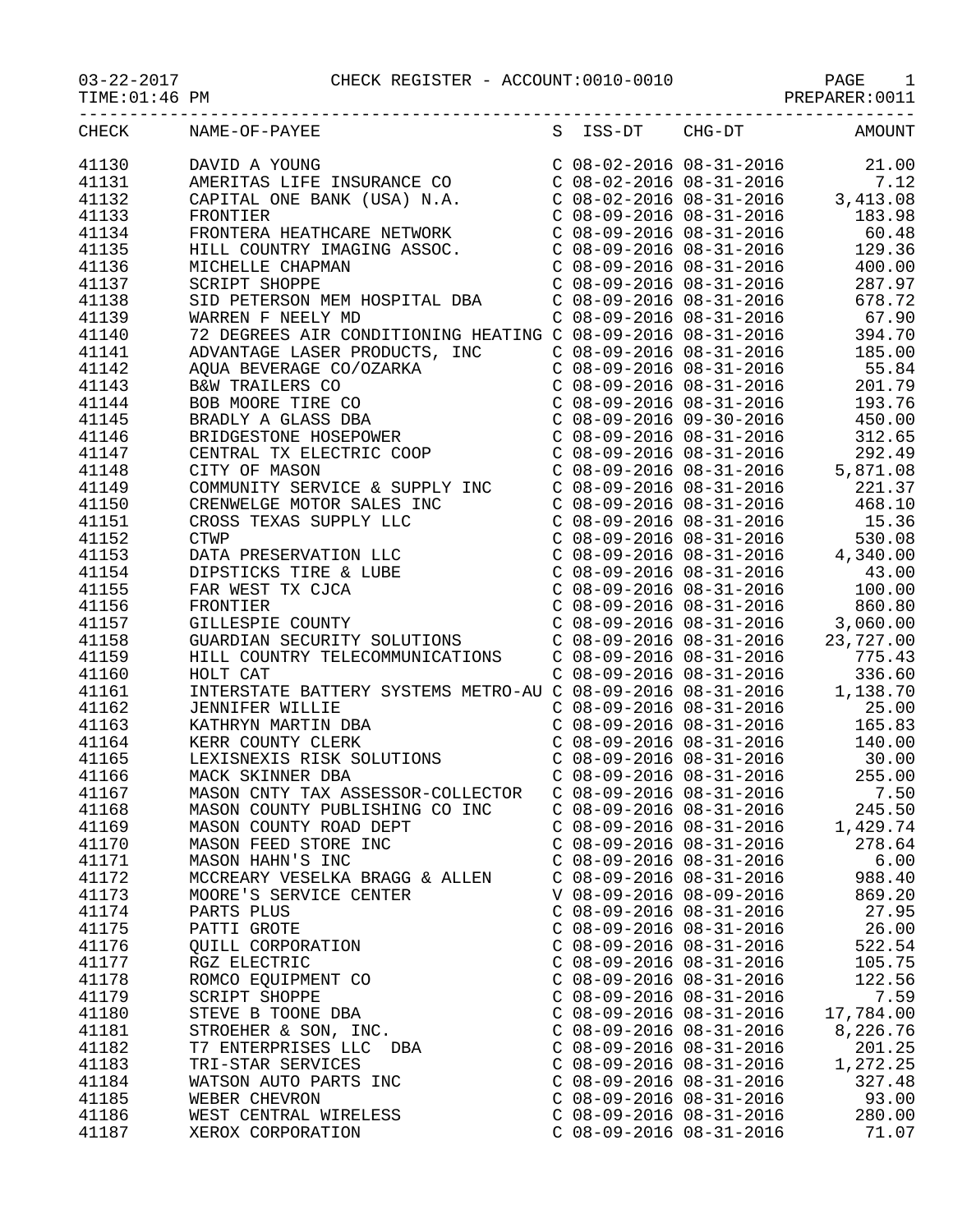## 03-22-2017 CHECK REGISTER - ACCOUNT:0010-0010 PAGE 2

| TIME: 01:46 PM |                                                                                                                                                                                                                                      |                           |                                                                                                                                                                                                                                                    |
|----------------|--------------------------------------------------------------------------------------------------------------------------------------------------------------------------------------------------------------------------------------|---------------------------|----------------------------------------------------------------------------------------------------------------------------------------------------------------------------------------------------------------------------------------------------|
| CHECK          | NAME-OF-PAYEE                                                                                                                                                                                                                        | S ISS-DT CHG-DT           | <b>AMOUNT</b>                                                                                                                                                                                                                                      |
| 41188          | ZESCH & PICKETT<br>CHARLES KETTNER<br>MOORE'S AUTOMOTIVE<br>TINA C YOUNG<br>TINA C YOUNG<br>DARLA PAPE                                                                                                                               |                           | $\begin{tabular}{lllllllllll} $\text{C} & 08-09-2016 & 08-31-2016 & & 502.00 \\ $\text{C} & 08-09-2016 & 08-31-2016 & & 87.12 \\ $\text{C} & 08-09-2016 & 08-31-2016 & & 869.20 \\ $\text{C} & 08-09-2016 & 08-31-2016 & & 1,105.90 \end{tabular}$ |
| 41189          |                                                                                                                                                                                                                                      |                           |                                                                                                                                                                                                                                                    |
| 41190          |                                                                                                                                                                                                                                      |                           |                                                                                                                                                                                                                                                    |
| 41191          |                                                                                                                                                                                                                                      |                           |                                                                                                                                                                                                                                                    |
| 41192          |                                                                                                                                                                                                                                      |                           | $C$ 08-09-2016 08-31-2016 1,223.50                                                                                                                                                                                                                 |
| 41193          | DARLA PAPE                                                                                                                                                                                                                           |                           |                                                                                                                                                                                                                                                    |
| 41194          | HILL COUNTRY TELECOMMUNICATIONS                                                                                                                                                                                                      |                           |                                                                                                                                                                                                                                                    |
| 41195          | MATT ANDREWS                                                                                                                                                                                                                         |                           |                                                                                                                                                                                                                                                    |
| 41196          | POSTMASTER                                                                                                                                                                                                                           |                           |                                                                                                                                                                                                                                                    |
| 41197          | POSTMASTER<br>SECRETARY OF STATE OF TEXAS                                                                                                                                                                                            |                           | C 08-10-2016 08-31-2016<br>C 08-10-2016 08-31-2016<br>C 08-10-2016 08-31-2016<br>C 08-10-2016 08-31-2016<br>C 08-10-2016 08-31-2016<br>C 08-10-2016 08-31-2016<br>C 08-10-2016 08-31-2016<br>C 08-10-2016 08-31-2016                               |
| 41198          |                                                                                                                                                                                                                                      |                           |                                                                                                                                                                                                                                                    |
| 41199          |                                                                                                                                                                                                                                      |                           |                                                                                                                                                                                                                                                    |
| 41200          |                                                                                                                                                                                                                                      |                           |                                                                                                                                                                                                                                                    |
| 41201          |                                                                                                                                                                                                                                      |                           |                                                                                                                                                                                                                                                    |
| 41202          |                                                                                                                                                                                                                                      |                           |                                                                                                                                                                                                                                                    |
| 41203          |                                                                                                                                                                                                                                      |                           |                                                                                                                                                                                                                                                    |
| 41204          |                                                                                                                                                                                                                                      |                           |                                                                                                                                                                                                                                                    |
| 41205          |                                                                                                                                                                                                                                      |                           |                                                                                                                                                                                                                                                    |
| 41206          |                                                                                                                                                                                                                                      |                           |                                                                                                                                                                                                                                                    |
| 41207          |                                                                                                                                                                                                                                      |                           |                                                                                                                                                                                                                                                    |
| 41208          |                                                                                                                                                                                                                                      |                           |                                                                                                                                                                                                                                                    |
| 41209          |                                                                                                                                                                                                                                      |                           |                                                                                                                                                                                                                                                    |
| 41210          |                                                                                                                                                                                                                                      |                           |                                                                                                                                                                                                                                                    |
| 41211          |                                                                                                                                                                                                                                      |                           |                                                                                                                                                                                                                                                    |
| 41212          |                                                                                                                                                                                                                                      |                           |                                                                                                                                                                                                                                                    |
| 41213          |                                                                                                                                                                                                                                      |                           |                                                                                                                                                                                                                                                    |
| 41214          |                                                                                                                                                                                                                                      |                           |                                                                                                                                                                                                                                                    |
| 41215          |                                                                                                                                                                                                                                      |                           |                                                                                                                                                                                                                                                    |
| 41216          |                                                                                                                                                                                                                                      |                           |                                                                                                                                                                                                                                                    |
| 41217          |                                                                                                                                                                                                                                      |                           |                                                                                                                                                                                                                                                    |
| 41218          |                                                                                                                                                                                                                                      |                           |                                                                                                                                                                                                                                                    |
| 41219          |                                                                                                                                                                                                                                      |                           |                                                                                                                                                                                                                                                    |
| 41220          |                                                                                                                                                                                                                                      |                           |                                                                                                                                                                                                                                                    |
| 41221          | CATERPILLAR FINANCIAL SERVICES CORP C 08-22-2016 08-31-2016 3,619.65<br>CENTURYLINK QCC C 08-22-2016 08-31-2016 70.33<br>CLINICAL SOLUTIONS PHARMACY C 08-22-2016 08-31-2016 65.04<br>CNH INDUSTRIAL CAPITAL AMERICA LLC C 08-22-201 |                           |                                                                                                                                                                                                                                                    |
| 41222          |                                                                                                                                                                                                                                      |                           |                                                                                                                                                                                                                                                    |
| 41223          |                                                                                                                                                                                                                                      |                           |                                                                                                                                                                                                                                                    |
| 41224          | CONCHO VALLEY RAC TSA-K                                                                                                                                                                                                              | $C$ 08-22-2016 09-30-2016 | 250.00                                                                                                                                                                                                                                             |
| 41225          | DISH                                                                                                                                                                                                                                 | $C$ 08-22-2016 08-31-2016 | 103.95                                                                                                                                                                                                                                             |
| 41226          | ESTHER JAMACK                                                                                                                                                                                                                        | $C$ 08-22-2016 08-31-2016 | 25.00                                                                                                                                                                                                                                              |
| 41227          |                                                                                                                                                                                                                                      | $C$ 08-22-2016 08-31-2016 | 54.00                                                                                                                                                                                                                                              |
| 41228          | FRIENDS OF THE LIBRARY<br>FRIENDS OF THE LIBRARY<br>FRONTIER                                                                                                                                                                         | $C$ 08-22-2016 09-30-2016 | 60.00                                                                                                                                                                                                                                              |
| 41229          |                                                                                                                                                                                                                                      | $C$ 08-22-2016 08-31-2016 | 173.97                                                                                                                                                                                                                                             |
| 41230          | GILLESPIE COUNTY                                                                                                                                                                                                                     | $C$ 08-22-2016 08-31-2016 | 3,810.23                                                                                                                                                                                                                                           |
| 41231          | HART INTERCIVIC                                                                                                                                                                                                                      | $C$ 08-22-2016 08-31-2016 | 150.00                                                                                                                                                                                                                                             |
| 41232          | HILL COUNTRY MEM HOSPITAL                                                                                                                                                                                                            | $C$ 08-22-2016 08-31-2016 | 4,518.38                                                                                                                                                                                                                                           |
| 41233          | HOLLOWAY PLUMBING CO                                                                                                                                                                                                                 | $C$ 08-22-2016 08-31-2016 | 278.00                                                                                                                                                                                                                                             |
| 41234          | HOLT CAT                                                                                                                                                                                                                             | $C$ 08-22-2016 08-31-2016 | 605.73                                                                                                                                                                                                                                             |
| 41235          | K & H ELECTRICAL SERVICES                                                                                                                                                                                                            | $C$ 08-22-2016 08-31-2016 | 700.00                                                                                                                                                                                                                                             |
| 41236          | LAW OFFICE OF CHERYL C SIONE                                                                                                                                                                                                         | $C$ 08-22-2016 08-31-2016 | 542.50                                                                                                                                                                                                                                             |
| 41237          | LEE & COMPANY                                                                                                                                                                                                                        | $C$ 08-22-2016 08-31-2016 | 200.00                                                                                                                                                                                                                                             |
| 41238          | LEXIS NEXIS                                                                                                                                                                                                                          | $C$ 08-22-2016 08-31-2016 | 190.00                                                                                                                                                                                                                                             |
| 41239          | LORRAINE K SMITH                                                                                                                                                                                                                     | $C$ 08-22-2016 10-31-2016 | 640.40                                                                                                                                                                                                                                             |
| 41240          | LOWE'S PAY AND SAVE INC                                                                                                                                                                                                              | $C$ 08-22-2016 08-31-2016 | 469.50                                                                                                                                                                                                                                             |
| 41241          | LUCIO MORA                                                                                                                                                                                                                           | $C$ 08-22-2016 08-31-2016 | 1,275.00                                                                                                                                                                                                                                           |
| 41242          | M. PATRICK MAGUIRE                                                                                                                                                                                                                   | $C$ 08-22-2016 08-31-2016 | 120.00                                                                                                                                                                                                                                             |
| 41243          | MAGAZINE SUBSCRIPTIONS - PTP AUSTIN C 08-22-2016 09-30-2016                                                                                                                                                                          |                           | 728.59                                                                                                                                                                                                                                             |
| 41244          | MARK WHEELOCK                                                                                                                                                                                                                        | $C$ 08-22-2016 09-30-2016 | 453.00                                                                                                                                                                                                                                             |
| 41245          | MASON CNTY TAX ASSESSOR-COLLECTOR  C 08-22-2016 08-31-2016                                                                                                                                                                           |                           | 7.50                                                                                                                                                                                                                                               |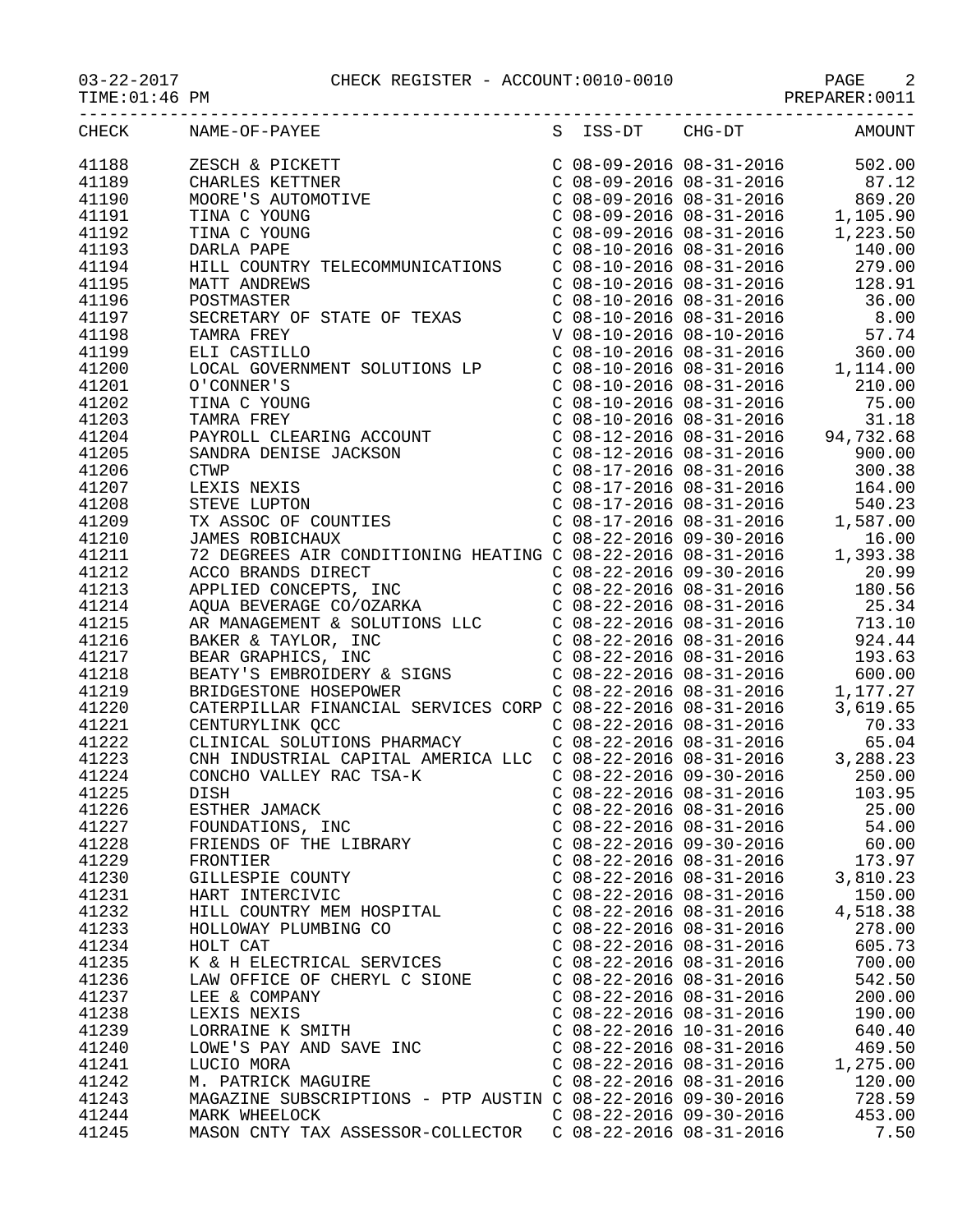03-22-2017 CHECK REGISTER - ACCOUNT:0010-0010 PAGE 3

TIME:01:46 PM PREPARER:0011

| CHECK | NAME-OF-PAYEE                              |  | S ISS-DT CHG-DT           | AMOUNT                                |
|-------|--------------------------------------------|--|---------------------------|---------------------------------------|
| 41246 | MASON SHORT STOP                           |  |                           | C $08-22-2016$ $08-31-2016$ 44.79     |
| 41247 | MASSEY BALENTINE P.C.                      |  |                           | C $08-22-2016$ $08-31-2016$ 5, 197.02 |
| 41248 |                                            |  | $C$ 08-22-2016 08-31-2016 | 25.00                                 |
| 41249 | MELISSA HALEY<br>MID-TEX PARTS & SALES<br> |  | C 08-22-2016 08-31-2016   | 10,805.56                             |
| 41250 | MURR LAW OFFICE, P.L.L.C.                  |  | C 08-22-2016 08-31-2016   | 700.00                                |
| 41251 | OVERDRIVE INC                              |  | $C$ 08-22-2016 08-31-2016 | 191.36                                |
| 41252 | PAM BEAM                                   |  |                           | $C$ 08-22-2016 08-31-2016 40.00       |
| 41253 | PETERSON MEDICAL ASSOCIATES                |  | $C$ 08-22-2016 08-31-2016 | 313.37                                |
| 41254 | POTTS & REILLY LLP                         |  | $C$ 08-22-2016 09-30-2016 | 294.00                                |
| 41255 | QUILL CORPORATION                          |  | $C$ 08-22-2016 08-31-2016 | 113.14                                |
| 41256 | REGGIE LOEFFLER                            |  | $C$ 08-22-2016 08-31-2016 | 113.40                                |
| 41257 | RGZ                                        |  | $C$ 08-22-2016 08-31-2016 | 410.25                                |
| 41258 | SAM'S CLUB                                 |  | $C$ 08-22-2016 08-31-2016 | 119.98                                |
| 41259 | STEPHEN B ABLES                            |  |                           | $C$ 08-22-2016 08-31-2016 85.12       |
| 41260 | TEXAS COMMUNICATIONS                       |  |                           | $C$ 08-22-2016 08-31-2016 65.00       |
| 41261 | TRI-STAR SERVICES                          |  | C 08-22-2016 08-31-2016   | 794.99                                |
| 41262 | USOXO                                      |  | $C$ 08-22-2016 08-31-2016 | 278.16                                |
| 41263 | ZESCH & PICKETT                            |  | $C$ 08-22-2016 09-30-2016 | 315.00                                |
| 41264 | K & H ELECTRICAL SERVICES                  |  | $C$ 08-24-2016 08-31-2016 | 239.00                                |
| 41265 | ROCIC                                      |  | $C$ 08-24-2016 08-31-2016 | 425.00                                |
| 41266 | TDCAA                                      |  | $C$ 08-24-2016 09-30-2016 | 2,336.10                              |
| 41267 | PAYROLL CLEARING ACCOUNT                   |  |                           | C 08-30-2016 08-31-2016 117,130.07    |
| 41268 | TX ASSOCIATION OF COUNTIES HEBP            |  | C 08-31-2016 09-30-2016   | 2,662.02                              |